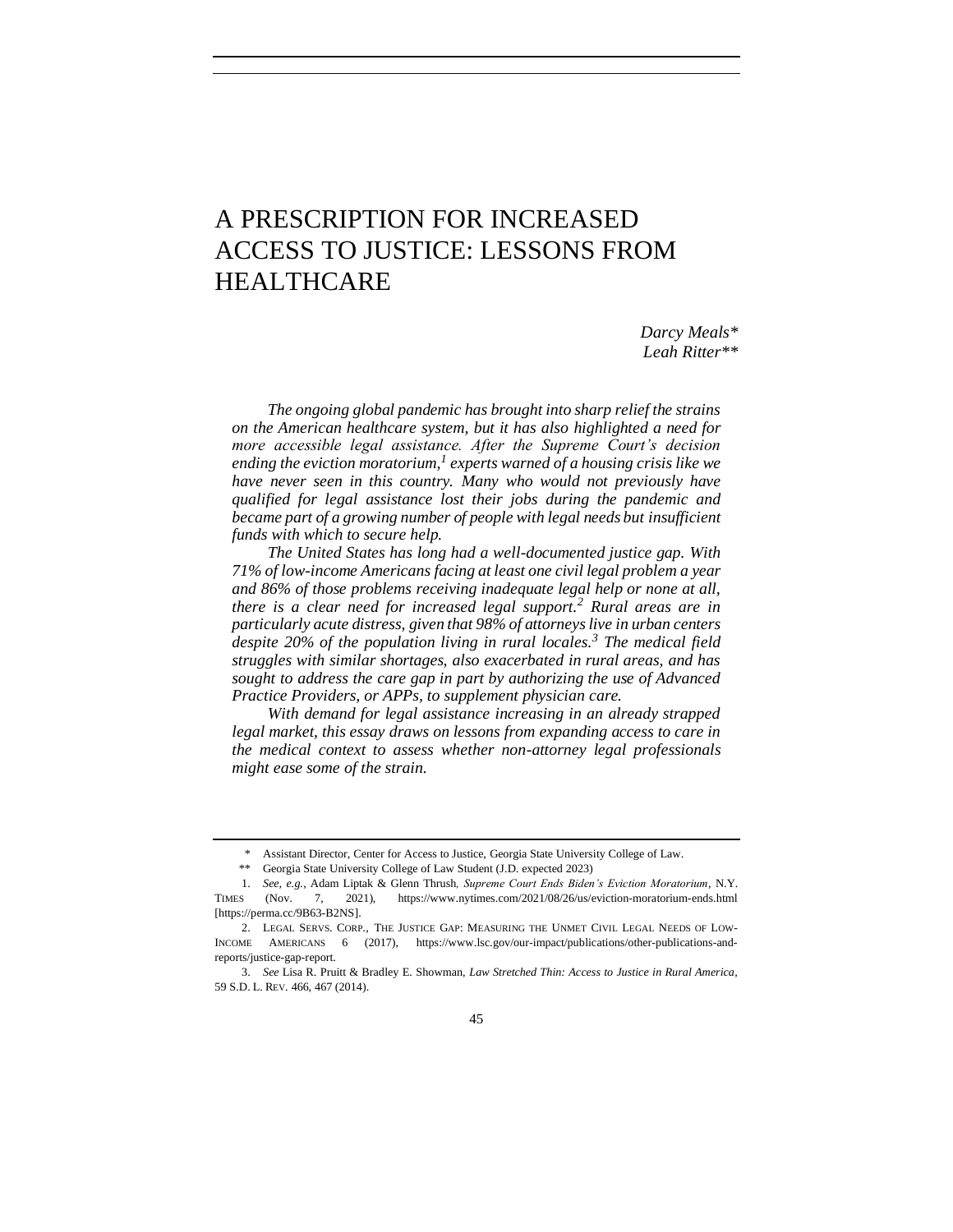## I. ADVANCED PRACTICE PROVIDERS AS A SUPPLEMENT TO PHYSICIAN CARE

The Association of American Medical Colleges predicts a national shortage of  $54,100-139,000$  physicians by  $2033<sup>4</sup>$ . As with access to legal care, this shortage will disproportionately impact rural areas: while 19.2% of the U.S. lives in rural America, only 11.4% of physicians serve those locations.<sup>5</sup> In Georgia in 2013, for example, 31 out of 159 counties had no internal medicine physician, 63 counties had no pediatrician, 79 counties had no OB/GYN, and 66 counties lacked a single general surgeon.<sup>6</sup>

<span id="page-1-1"></span><span id="page-1-0"></span>The first Nurse Practitioner (NP) certificate program was created in 1965 to provide for underserved communities in a time of increasing demand for primary care.<sup>7</sup> The first Physician Assistant (PA) programs were created slightly earlier, just after World War II, and became standard throughout the country in the 1960s and  $70s$ .<sup>8</sup> NP and PA practice did not become as widespread as it is today until a 2010 Institute of Medicine (now National Academy of Medicine) report served as a catalyst for healthcare reforms, expanding the scope of practice for non-physician professionals.<sup>9</sup> The report identified a shortage of primary care providers as a key obstacle to equal access to healthcare and proposed increased use of NPs as a potential solution. A new version of the report, released in May 2021, underscored the fact that nurses "often act as the first and most frequent line of contact with people of all backgrounds and experiences seeking care" and that "[t]he nursing workforce [] represents the largest of the health care professions—nearly four times the size of the physician workforce."<sup>10</sup>

After the Institute of Medicine's initial report, a number of professional organizations publicly voiced support for the expansion of APPs' scope of

<sup>4.</sup> ASS'N OF AM. MED. COLLS., THE COMPLEXITIES OF PHYSICIAN SUPPLY AND DEMAND: PROJECTIONS FROM 2018 TO 2033 at vii (2020), https://www.aamc.org/media/45976/download.

<sup>5.</sup> ROGER A. ROSENBLATT, FREDERICK M. CHEN, DENISE M. LISHNER & MARK P. DOESCHER, THE FUTURE OF FAMILY MEDICINE AND IMPLICATIONS FOR RURAL PRIMARY CARE PHYSICIAN SUPPLY 6 (2010).

<sup>6.</sup> KIMBERLY R. RAMSEUR, SHORT STAFFED: ASSESSING THE EFFECTS OF PRIMARY CARE PHYSICIAN SHORTAGES AND POLICY RECOMMENDATION FOR GEORGIA 2 (2016).

<sup>7.</sup> Mary E. Peterson, *Barriers to Practice and the Impact on Health Care: A Nurse Practitioner Focus*, ADVANCED PRAC. ONCOLOGY (Jan. 1, 2017), at 74, https://www.ncbi.nlm.nih.gov/pmc/articles/PMC5995533/#A12.

<sup>8.</sup> Harvard L. Sch. Ctr. on the Legal Pro., *Addressing the Supply Problem: How Medicine Made Space for Physician Assistants,* EMERGING MODELS OF LEGAL PROFESSIONALS, https://thepractice.law.harvard.edu/article/addressing-the-supply-problem/ (last visited June 5, 2022) [https://perma.cc/DX5F-MT9F].

<sup>9.</sup> INST. OF MED., THE FUTURE OF NURSING: LEADING CHANGE, ADVANCING HEALTH 22 (2011), https://pubmed.ncbi.nlm.nih.gov/24983041/.

<sup>10.</sup> NAT'L ACAD. OF MED., THE FUTURE OF NURSING 2020-2030: CHARTING A PATH TO ACHIEVE HEALTH EQUITY 4 (2021), https://www.nap.edu/download/25982#register.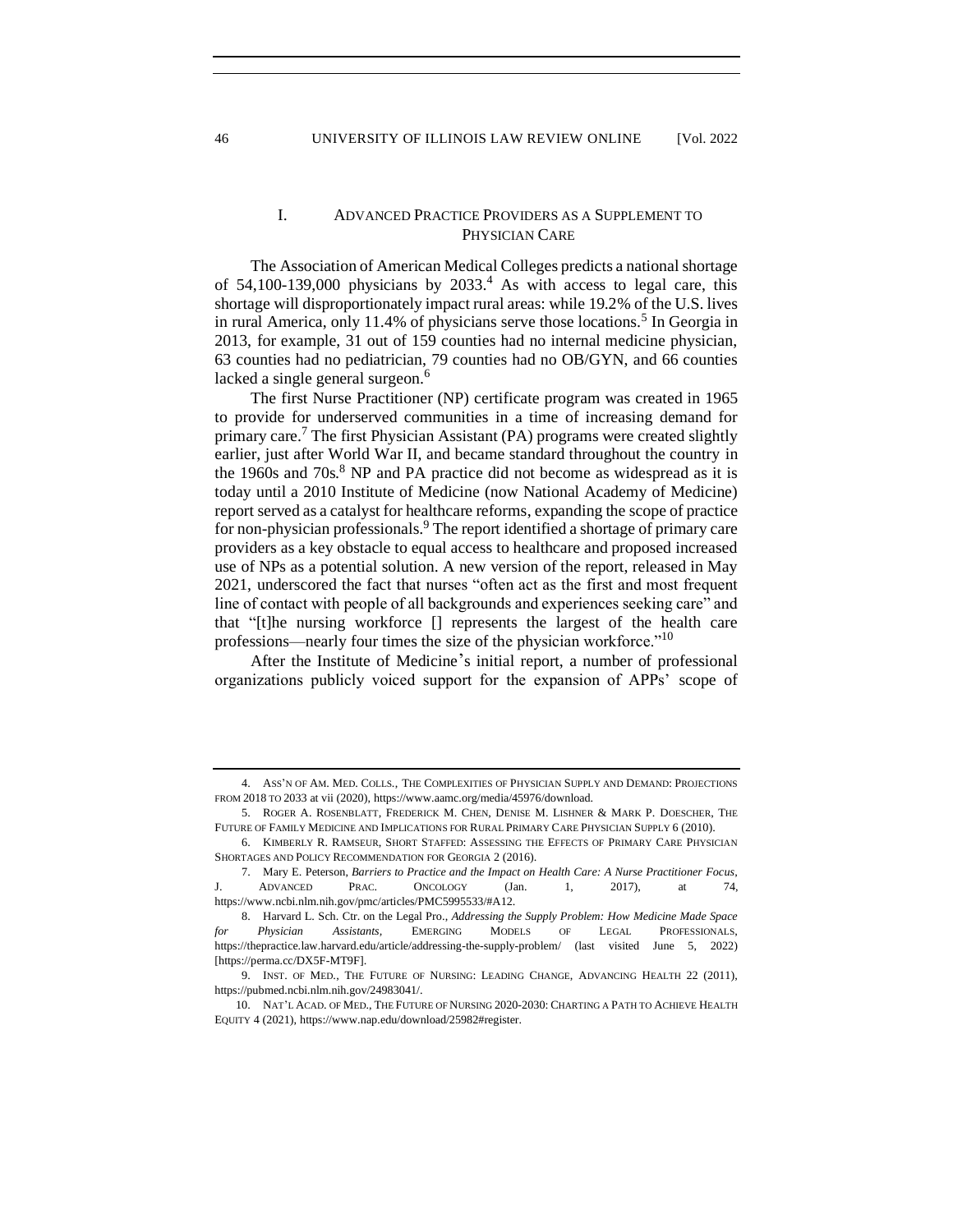practice.<sup>11</sup> In 2015, the Centers for Disease Control and Prevention published case studies from two states indicating that expanded scope of practice increased the number of patients served by APPs.<sup>12</sup>

#### A. EXPANDED ACCESS TO CARE, BUT IS IT SAFE?

Expanding the number of patients served by APPs increases access to care, often at considerably lower cost to healthcare facilities, insurance companies, and patients,  $^{13}$  but there is heated disagreement about whether APP care is safe for patients. APP advocates argue that their education equips them to be just as effective as doctors because it involves practical work at the undergraduate as well as postgraduate levels, focuses all their training on going deep with a specific population (*e.g.*, primary care pediatrics)—rather than broadly but shallowly covering a number of specialties—and tests competency rather than just fulfilling a certain number of hours.<sup>14</sup>

The American Medical Association sees things differently, arguing to legislators that expanding the scope of practice for APPs puts public safety at risk. One of their primary arguments is that the training and practical hours required of physicians is dramatically different than the requirements for APPs.<sup>15</sup> Some physicians agree, claiming that these discrepancies have only grown with the proliferation of for-profit nursing schools.<sup>16</sup>

#### <span id="page-2-1"></span><span id="page-2-0"></span>B. INDEPENDENCE AND OVERSIGHT

In 2016, APPs accounted for 26% of primary care providers nationally.<sup>17</sup> As the profession grows, the debate about APPs centers not on whether they are valuable members of the medical profession but whether they ought to be

15*. See* Erin Sarzynski & Henry Barry, *Current Evidence and Controversies: Advanced Practice Providers in Healthcare*, 25 AM.J. MANAGED CARE 366-67 (2019). *Compare* INST. OF MED.,*supra* note 9, at 87, 90 (stating that increasing scope of practice for APPs will increase patient safety), *with* Christopher Cheney, *Physician Groups: PAs and NPs Need Supervision*, PATIENT SAFETY & QUALITY HEALTHCARE (Feb. 27, 2019), https://www.psqh.com/news/physician-groups-pas-and-nps-need-supervision/ (last visited June 5, 2022). [https://perma.cc/H2QF-3ABF] (emphasizing physician perspectives that APPs make more mistakes and increase costs by ordering unnecessary tests).

16. NIRAN AL-AGBA & REBEKAH BERNARD, PATIENTS AT RISK: THE RISE OF THE NURSE PRACTITIONER AND PHYSICIAN ASSISTANT IN HEALTHCARE 74–75 (2020).

17. RURAL HEALTH RSCH. & POL'Y CTR., *How Could Nurse Practitioners and Physician Assistants Be Deployed to Provide Rural Primary Care?*, 155 RURAL HEALTH 1–2 (2016), https://depts.washington.edu/fammed/rhrc/wp-content/uploads/sites/4/2016/03/RHRC\_PB155\_Larson.pdf.

<sup>11</sup>*. Think Tank and Stakeholder Position Statements*, AM. ASS'N OF NURSE PRACS., https:// www.aanp.org/advocacy/advocacy-resource/think-tank-and-stakeholder-position-statements (last visited June 5, 2022) [https://perma.cc/23BH-BNYF].

<sup>12.</sup> CTR. FOR DISEASE CONTROL, FROM POLICY TO IMPLEMENTATION: PRACTICAL IMPLICATIONS OF STATE LAW AMENDMENTS GRANTING NURSE PRACTITIONER FULL ACCESS AUTHORITY 3 (2015), https://www. cdc.gov/dhdsp/pubs/docs/Nurses\_Case\_Study-508.pdf.

<sup>13</sup>*. Cf.* INST. OF MED.,*supra* not[e 9,](#page-1-0) at 1, 55, 95, 120.

<sup>14</sup>*. Clinical Outcomes: The Yardstick of Educational Effectiveness,* AM. ASS'N OF NURSE PRACS., https://www.aanp.org/advocacy/advocacy-resource/position-statements/clinical-outcomes-the-yardstick-ofeducational-effectiveness (last visited June 5, 2022) [https://perma.cc/6PVD-23DH].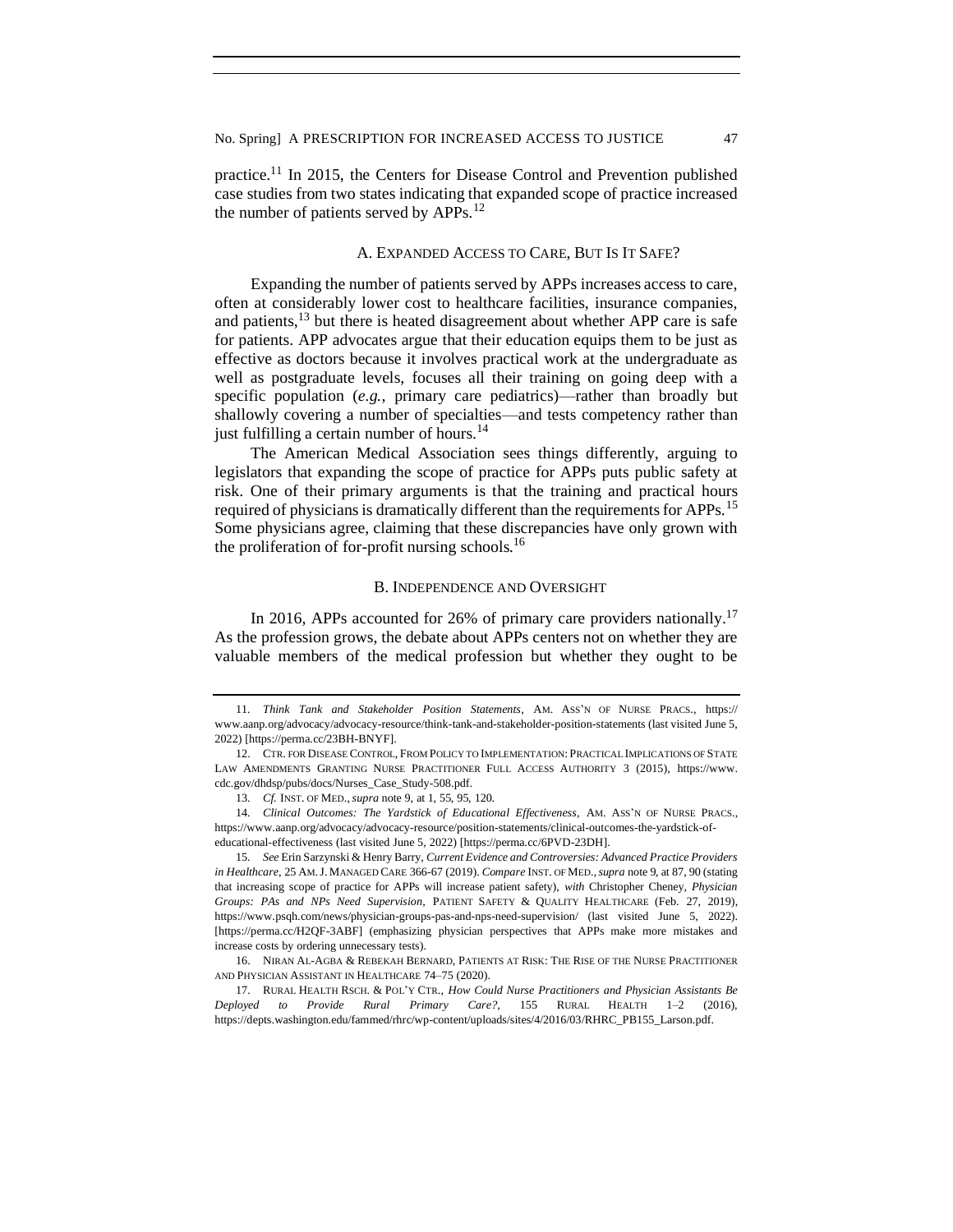empowered to work independent of physician supervision.<sup>18</sup> As with legal practice, reform in the medical arena often takes place state by state rather than at a national level given different licensing and education requirements. As a result, jurisdictions vary as to their allowance for APP independence.

Currently, twenty-four states allow "Full Practice" by NPs, defined as "permit[ting] all NPs to evaluate patients; diagnose, order, and interpret diagnostic tests; and initiate and manage treatments, including prescribing medications and controlled substances, under the exclusive licensure authority of the state board of nursing."<sup>19</sup> Fifteen states have "Reduced Practice" laws that limit NPs from independently engaging in at least one of the activities above.<sup>20</sup> Eleven states have "Restricted Practice" laws that require NPs to be supervised by physicians for their entire careers and restrict the activities in which they can engage. $^{21}$ 

The federal Rural Health Clinic Services Act of 1977, which established rural health clinics (RHCs), allows PAs and NPs to practice with or without a physician physically present.<sup>22</sup> While there must be at least one physician staffed at each RHC, there must also be at least one PA or NP. Some RHCs are owned and operated by PAs.<sup>23</sup> In 2019, North Dakota became the first state to grant PAs the right to practice completely independent of physician supervision.<sup>24</sup> Given the vast amount of rural area in North Dakota, the legislature was hopeful "that independent physician assistants would expand access to underserved parts of the state." $^{25}$ 

#### C. OUTCOMES (IN ACCESS AND IN HEALTH)

There is a dearth of data regarding whether APPs reduce healthcare costs,  $^{26}$ or lead to improved patient outcomes,  $27$  just as there is mixed evidence

https://www.aanp.org/advocacy/state/state-practice-environment [https://perma.cc/GJD3-RQGX]. 20. *Id.*

23*. Id.*

24 *PAs Across America Celebrate First State with Key Components of Optimal Team Practice Following the Legislative Victory in North Dakota*, AM. ACAD. OF PHYSICIAN ASSISTANTS (Apr. 9, 2019) [https://perma.cc/JC8Q-MG7K].

<sup>18.</sup> Randy Wexler, *The Primary Care Shortage, Nurse Practitioners, and the Patient-Centered Medical Home*, AMA J. ETHICS (Jan. 2010), https://journalofethics.ama-assn.org/article/primary-care-shortage-nursepractitioners-and-patient-centered-medical-home/2010-01 [https://perma.cc/BR9Q-7JSB].

<sup>19</sup>*. State Practice Environment*, AM. ASS'N OF NURSE PRACS. (Apr. 15, 2022),

<sup>21</sup>*. Id*.

<sup>22.</sup> Harvard L. Sch. Ctr. on the Legal Pro.., *supra* not[e 8.](#page-1-1)

<sup>25.</sup> AL-AGBA & BERNARD, *supra* not[e 16,](#page-2-0) at 47.

<sup>26.</sup> Sarzynski & Barry, *supra* not[e 15,](#page-2-1) at 366; Kevin Strange, *How Does Provider Supply and Regulation Influence Health Care Markets? Evidence from Nurse Practitioners and Physician Assistants*, 33 J. HEALTH ECONS. 1, 2 (2014).

<sup>27</sup>*. But see* Robert H. Lohr et al., *Comparison of the Quality of Patient Referrals from Physicians, Physician Assistants, and Nurse Practitioners*, 88 MAYO CLINIC PROC. 1266 (Nov. 1, 2013), https://www.mayoclinicproceedings.org/article/S0025-6196(13)00732-5/fulltext#relatedArticles (finding lower quality of patient referrals from APPs); *see also* Ellen McCleery, Vivian Christensen, Kimberly Peterson, Linda Humphrey & Mark Helfand, *Evidence Brief: The Quality of Care Provided by Advanced Practice Nurses*, VA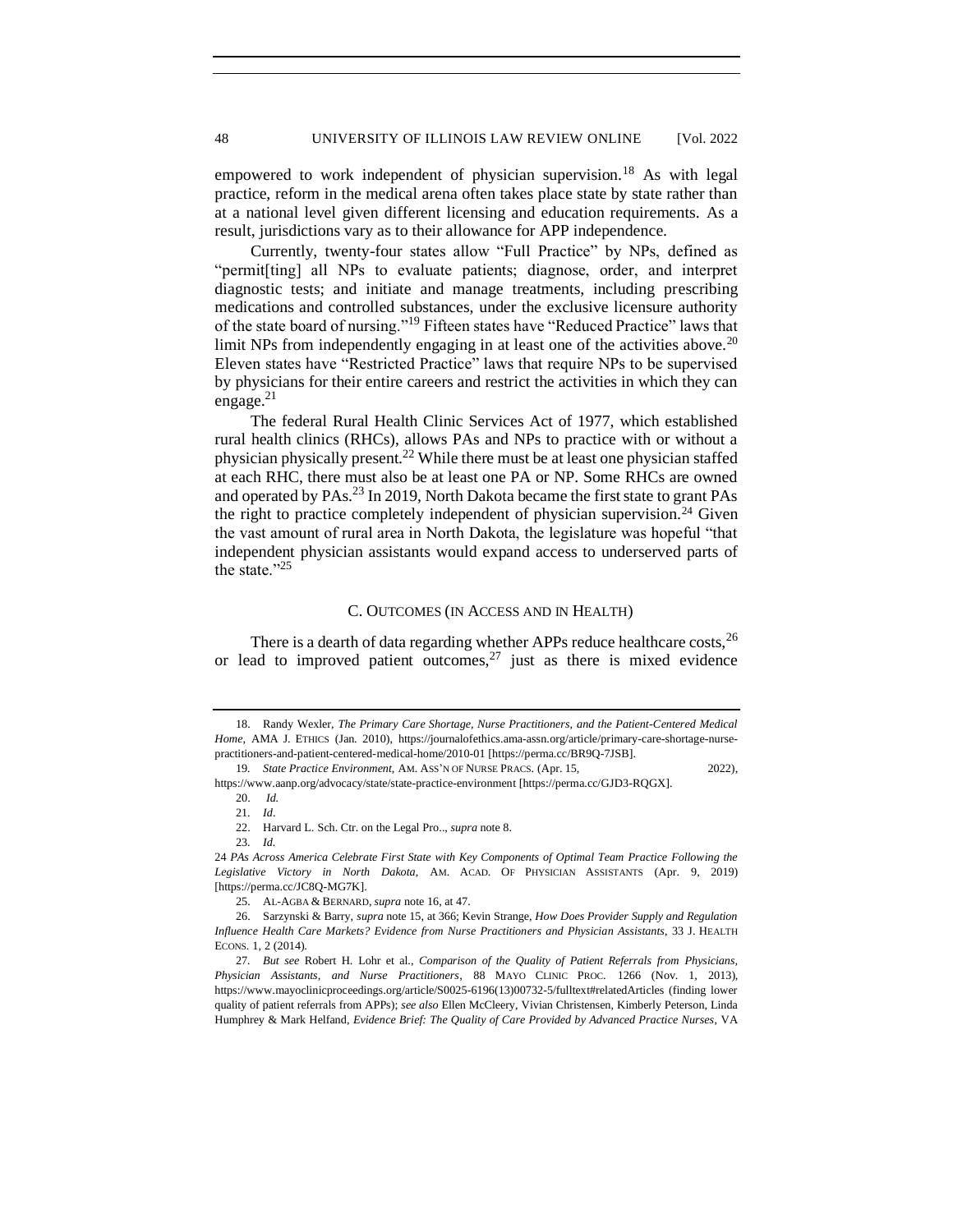identifying how and whether assistance from non-attorney professionals leads to increased access and better outcomes for litigants.<sup>28</sup> Some even argue that poor quality healthcare leads to more death than lack of access to care,  $29$  so determining whether use of APPs is safe and effective is more than just an academic question. In healthcare, improving outcomes is not just a matter of increasing the quantity of providers but simultaneously ensuring their assistance is of sufficient quality to have a positive impact.

#### II. CAN THE LEGAL PROFESSION TAKE THE SAME MEDICINE?

With the legal profession considering the possibility of expanding access to justice by increasing various types of non-lawyer support, lessons from healthcare may provide a lifeline.

The most comprehensive reform involving non-lawyer assistance has been Washington State's Limited License Legal Technician (LLLT) program. Approved by the Washington Supreme Court in  $2012<sup>30</sup>$  the LLLT program required LLLTs to complete 3000 practical hours, 45 classroom credit hours, pass a licensing exam, complete continuing education, and carry their own liability insurance to be able to assist in specified tasks relating to family law practice.<sup>31</sup> LLLTs would not go to court with their clients or negotiate on their behalf.<sup>32</sup> The target client market was expected to be moderate-income Washington residents earning between  $$75,000–$100,000$  a year<sup>33</sup> (hardly the low-income litigants typically discussed in access to justice debates).

Evidence Synthesis Program Evidence Briefs 1 (2014), https://www.ncbi.nlm.nih.gov/books/NBK384613/ (finding no difference in quality of care between physicians and APPs).

<sup>28.</sup> See THOMAS M. CLARKE & REBECCA L. SANDEFUR, PRELIMINARY EVALUATION OF THE WASHINGTON STATE LIMITED LICENSE LEGAL TECHNICIAN PROGRAM 9, 15 (2017), for a rare and limited evaluation of the efficacy of Washington state's defunct non-lawyer Limited License Legal Technician program; *see also* Richard Zorza & David Udell, *New Roles for Non-Lawyers to Increase Access to Justice*, 41 FORDHAM URBAN L.J. 1259, 1274–89 (2016), for one example of increasingly common calls for expansion of paralegal and other non-lawyer roles without the benefit of empirical data on effectiveness due to the dearth of existing programs.

<sup>29.</sup> Melody Schreiber, *What Kills 5 Million People a Year? It's Not Just Disease*, NAT'L PUB. RADIO (Sept. 5, 2018, 6:17 PM), https://www.npr.org/sections/goatsandsoda/2018/09/05/644928153/what-kills-5-millionpeople-a-year-its-not-just-disease [https://perma.cc/R9F7-C8TC] (noting that a report from *The Lancet* found an estimated 5 million people die every year because of poor-quality healthcare, compared to 3.6 million who die from not having access to care).

<sup>30.</sup> Lyle Morgan, *How the Washington Supreme Court's LLLT Program Met Its Demise*, ABA J. (July 9, 2020, 1:46 PM), https://www.abajournal.com/web/article/how-washingtons-limited-license-legal-technicianprogram-met-its-demise [https://perma.cc/D2AD-HSXA].

<sup>31.</sup> Robert Ambrogi, *Washington State Moves Around UPL, Using Legal Technicians to Help Close the Justice Gap*, ABA J. (Jan. 1, 2015, 5:50 AM), https://www.abajournal.com/magazine/article/washington\_state\_moves\_around\_upl\_using\_legal\_technicians\_t o\_help\_close\_the [https://perma.cc/7K58-RH5W].

<sup>32.</sup> Morgan, *supra* note 30.

<sup>33.</sup> Mary Juetten, *The Limited License Legal Technician Is the Way of the Future of Law*, ABA J. (Dec. 8, 2017, **8:30** AM),

https://www.abajournal.com/news/article/the\_limited\_license\_legal\_technician\_story\_start\_with\_why [https://perma.cc/Q9AQ-KY44].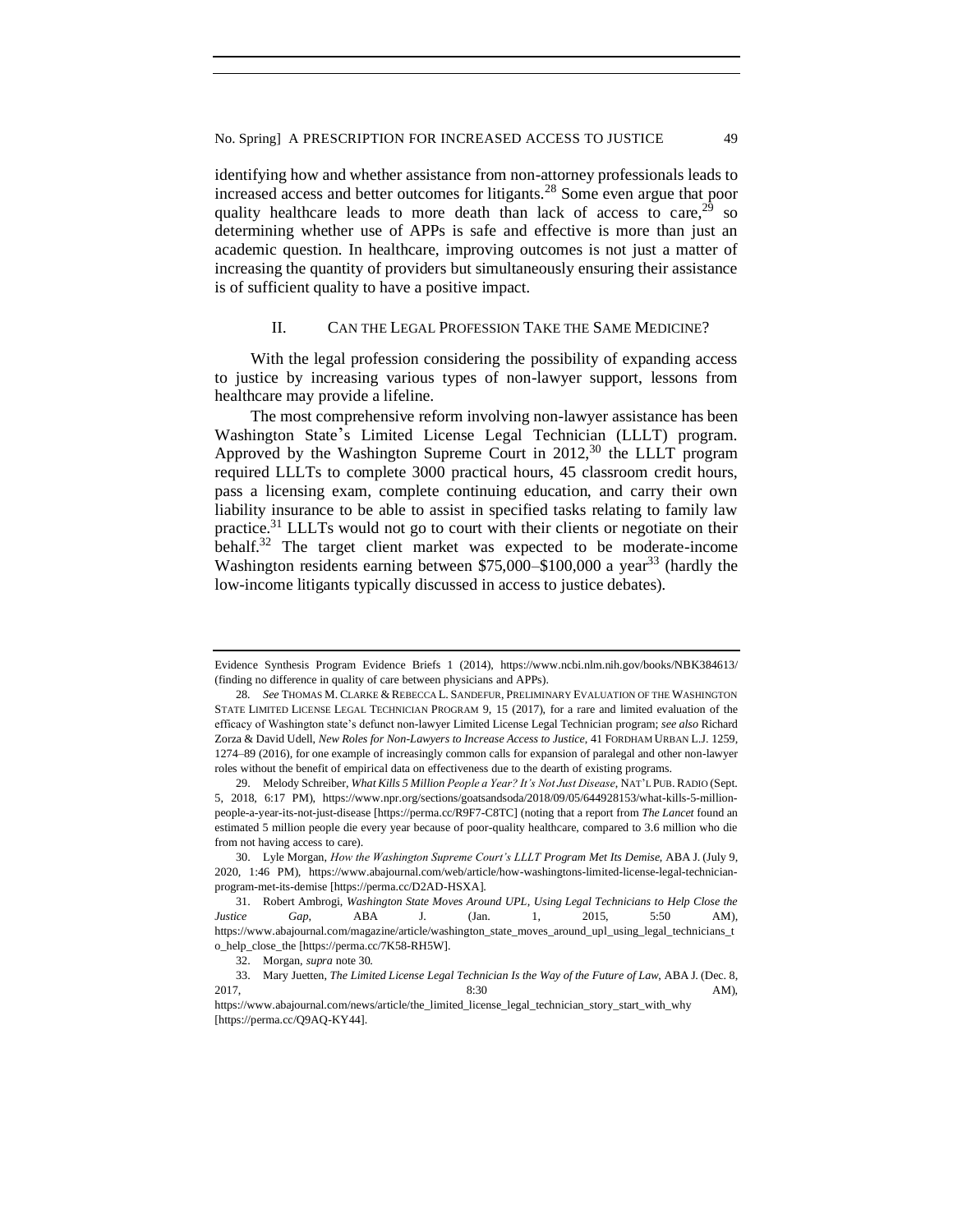The LLLT program, though initially promising, foundered in its first few years, sunsetting in 2020, with the Washington Supreme Court citing budget concerns and lack of interest. $34$  Though Washington tried to attract students by waiving requirements for paralegals with ten years of experience and offering courses that cost less than \$15,000 total on average, recruiting efforts did not improve sufficiently.<sup>35</sup> Only 45 LLLTs were in practice after eight years.<sup>36</sup> Clients served reported satisfaction with services and reduced stress in navigating the legal process, but they were often confused about the scope of LLLT practice and why and when they might have to consult a lawyer anyway for additional services.<sup>37</sup> There was also no evidence that LLLTs ventured into rural areas,<sup>38</sup> or planned to work in the public sector.<sup>39</sup> Seeing these trends in Washington, Montana declined to launch its own LLLT program.<sup>40</sup>

Though Washington's experiment ultimately proved unfruitful, Utah continues to allow paralegal practitioners to handle debt-related and landlordtenant cases.<sup>41</sup> New York has a legal navigator program through which trained volunteers – generally college and law students – help with housing, consumer debt, and elderly benefits cases.<sup>42</sup> Other states have volunteer programs to provide assistance with wayfinding, accessing translated forms, and completing paperwork, often through AmeriCorps.<sup>43</sup> Jurisdictions are very cautiously dipping their toe in the waters of innovation, but the non-lawyer assistance movement has yet to reach a tipping point.

#### A. WITH EXPANDED ACCESS COME QUESTIONS OF INFERIOR SUPPORT

The introduction and expanded employment of alternative professionals prompts questions about whether the system is two-tiered, providing the most trained doctors and lawyers to those with means and leaving lower-income patients and litigants with a "next best" option in AAPs and non-lawyer assistants. But we already have a two-tiered system in which the "haves" receive care and assistance and the "have-nots" get inadequate coverage or, worse, nothing. Until we live in a world in which we have an abundance of attorneys with the time and inclination to take pro bono cases—or a legal system that does

<sup>34.</sup> Morgan, *supra* note 30.

<sup>35.</sup> Ambrogi, *supra* note 31.

<sup>36.</sup> Morgan, *supra* note 30.

<sup>37.</sup> CLARKE & SANDEFUR, *supra* note 28, at 9.

<sup>38.</sup> Juetten, *supra* note 33.

<sup>39.</sup> Becca Donaldson, *Who Accesses Justice? The Rise of Limited License Legal Technicians*, EMERGING MODELS OF LEGAL PROS., https://thepractice.law.harvard.edu/article/who-accesses-justice/ (last visited June 5, 2022). [https://perma.cc/633W-9PK4].

<sup>40.</sup> Adam Rhodes, *Legal Technicians Step in to Fight Justice Gap*, LAW360 (Nov. 18, 2018, 8:02 PM), https://www.law360.com/articles/1101225/legal-technicians-step-in-to-fight-justice-gap [https://perma.cc/HA2H-V9B5].

<sup>41</sup>*. Id.* 

<sup>42.</sup> Ambrogi, *supra* note 31.

<sup>43.</sup> AM. UNIV. JUST. IN GOV'T PROJECT, AMERICORPS COURT-BASED NAVIGATOR PROGRAMS 1 (2020), https://www.srln.org/system/files/attachments/AmeriCorps%20Court%20Based%20Navigator%20Programs\_S tudy%2C%20Justice%20in%20Government%20Project\_2020.pdf.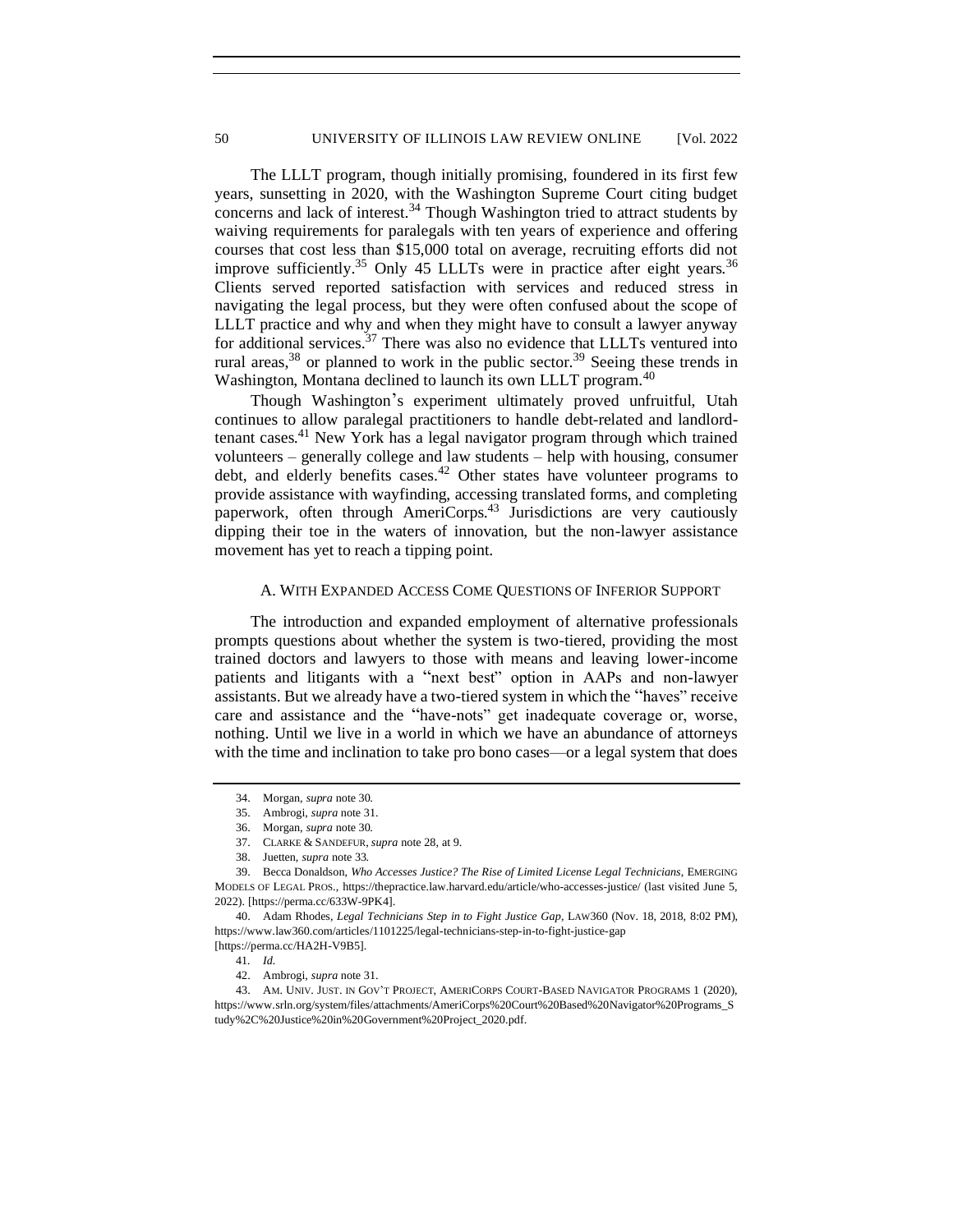No. Spring] A PRESCRIPTION FOR INCREASED ACCESS TO JUSTICE 51

not require professionals to navigate—providing a "next best" option is better than the status quo.

Moreover, with such a dearth of lawyers available to serve lower-income people, important legal tasks are regularly performed by non-lawyers anyway: family and friends of pro se litigants help with paperwork, and court appointed special advocates (CASAs), guardians ad litem, and Native American "lay counselors"<sup>44</sup> assist with legal proceedings on a regular basis in designated ways.

The use of non-attorney professionals might be viewed not as relegating some people to lesser care but providing much-needed assistance with issues or tasks that need not receive attorney attention but may be more complex than a layperson can feasibly handle alone. The goal of reform is not to encroach on lawyers' work—since members of the bar are not taking these cases anyway but to provide assistance where it is not currently available.<sup>45</sup>

#### B. DANGEROUS TERRITORY OR TURF WARS?

Those opposed to the introduction or expansion of non-physician or nonattorney assistance often frame their concerns in terms of protecting the patient/litigant/consumer, but is it really a question of market protectionism?

Some physicians argue that patients with complex conditions—or seemingly simple conditions with underlying complexity—cannot safely be treated by APPs.<sup>46</sup> Similarly, there are concerns that lower-income litigants' legal problems may not be discrete or straightforward enough for service by nonattorneys.

Regulations prohibiting the unauthorized practice of law vary widely across jurisdictions, but they all purport, in part, to protect the public from someone masquerading as a trained attorney or offering legal advice without meeting certain requirements of education and examination.<sup>47</sup> This concern is not without some basis in reality, for example, in the case of "notarios publicos" posing as immigration lawyers, $48$  but there is little evidence to support the idea that these prohibitions really protect the public outside of the immigration context.<sup>49</sup>

The prohibition on non-lawyers practicing law has been described in the American Bar Association's Model Code as being grounded in "the need of the public for integrity and competence of those who undertake to render legal

<sup>44</sup>*. See, e.g.*, *Jackson v. Tracy*, No. CV 11–00448–PHX–FJM, 2012 WL 3704698, at \*3 (D. Ariz. Aug. 28, 2012) (permitting the use of a non-attorney "lay counselor" in tribal court and finding no reason to deem defendant's representation ineffective under *Strickland v. Washington*, 466 U.S. 688 (1984)).

<sup>45.</sup> Ambrogi, *supra* note 31.

<sup>46.</sup> *See* Sarzynski & Barry, *supra* note 15, at 366-67.

<sup>47.</sup> Derek A. Denckla, *Nonlawyers and the Unauthorized Practice of Law: An Overview of the Legal and Ethical Parameters*, 67 FORDHAM L. REV. 2581, 2593 (1999).

<sup>48</sup>*. See* Chris Kudialis & Camalot Todd, *Notary Scams a Grave Danger for Immigrant Community*, AP NEWS (Apr. 13, 2018), https://apnews.com/article/9de9e4cea01c463faac7e072473df2a1 [https://perma.cc/T2H2-JGS4]; Jessica Weisberg & Bridget O'Shea, *Fake Lawyers and Notaries Prey on Immigrants*, N.Y. TIMES (Oct. 21, 2011), https://www.nytimes.com/2011/10/23/us/fake-lawyers-and-notariesprey-on-immigrants.html [https://perma.cc/LE4W-EVGD].

<sup>49</sup>*. See* Lauren Sudeall, *The Overreach of Limits on 'Legal Advice'*, 131 YALE L.J. F. 637, 642 (2022).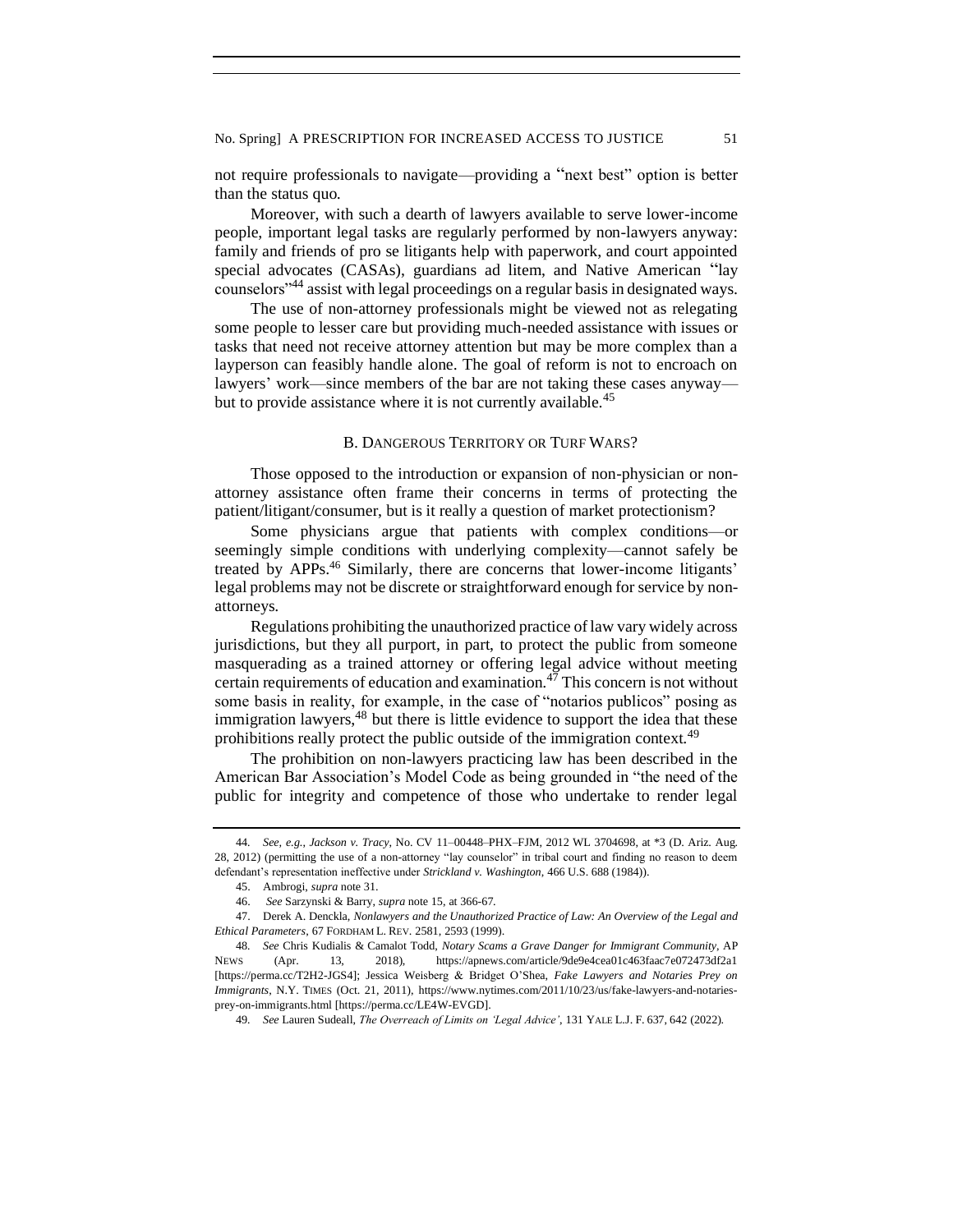services."<sup>50</sup> But law school and the bar exam are regularly criticized as inadequate preparation for being an attorney.<sup>51</sup> If those critiques are to be believed, they undermine the argument that lawyers are automatically well equipped, by virtue of completing law school or passing the bar, to do . . . anything in particular. It is often experience and learning on the job that make a good attorney. More specialized training in the relevant law and the tasks involved in filing, prosecuting/defending, or appealing a case would be a straightforward ask of a non-attorney training program and would likely prepare that trained professional to service clients in a given area of specialty.

Complexities arise when there are overlapping or interconnected issues that extend beyond the specialized training, of course, but the same would be said of comorbidities in medicine, even for doctors. An orthopedist, well trained in recognizing issues with bones and joints after 15 years in practice, is not likely to recognize or treat her patient's myopia. As lawyers become more and more specialized, the same logic applies in the legal system: whether an attorney or a non-attorney, experience lends itself better to addressing specific needs rather than general ones.

#### C. TRAINING, SCOPE OF PRACTICE, AND OVERSIGHT ARE KEY

If protecting the public while increasing access to legal assistance is the aim, training programs for non-attorney assistants ought to be robust and wellregulated, with accreditation standards and a practical component. APP training programs are much more widespread and vary considerably in their selectivity and the stringency of their graduation standards: some have more competitive admissions rates than Ivy League undergraduate programs, with strict prerequisites of a bachelor's degree, clinical experience, anatomy courses, etc., while others have 100% acceptance rates and are entirely online with no practicum component.<sup>52</sup> Training programs for non-attorney professionals ought to be wary of the same quick proliferation that can lead to a decrease in standards or inconsistent requirements.

Non-attorney professionals should be trained in the areas of law in which assistance is most inaccessible and where limited assistance would be particularly helpful (*e.g.*, housing or family law). In medicine, most of the conversation around APPs centers on primary care rather than specialties because of the dearth of primary care physicians and the particular importance of primary care to health outcomes. In law, however, there is no "primary care" equivalent, so areas of specialty would allow for more discrete training modules for paraprofessional programs.

<sup>50</sup>*. See* Denckla, *supra* note 47.

<sup>51</sup>*. See, e.g.*, Sam Skolnik, *'Serious Reexamination' of Bar Exam Looms as Grads Sit for Test*, BLOOMBERG L. (Oct. 6, 2020, 4:51 AM), https://news.bloomberglaw.com/business-and-practice/seriousreexamination-of-bar-exam-looms-as-grads-sit-for-test [https://perma.cc/JSS2-4MHH]; *see also, e.g.*, Jessica Williams, *Abolish the Bar Exam*, CAL. L. REV. ONLINE (Oct. 2020).

<sup>52</sup>*. See* Harvard L. Sch. Ctr. on the Legal Pro., *supra* note [8;](#page-1-1) *see also* AL-AGBA & BERNARD, *supra* note [16,](#page-2-0) at 17–18.